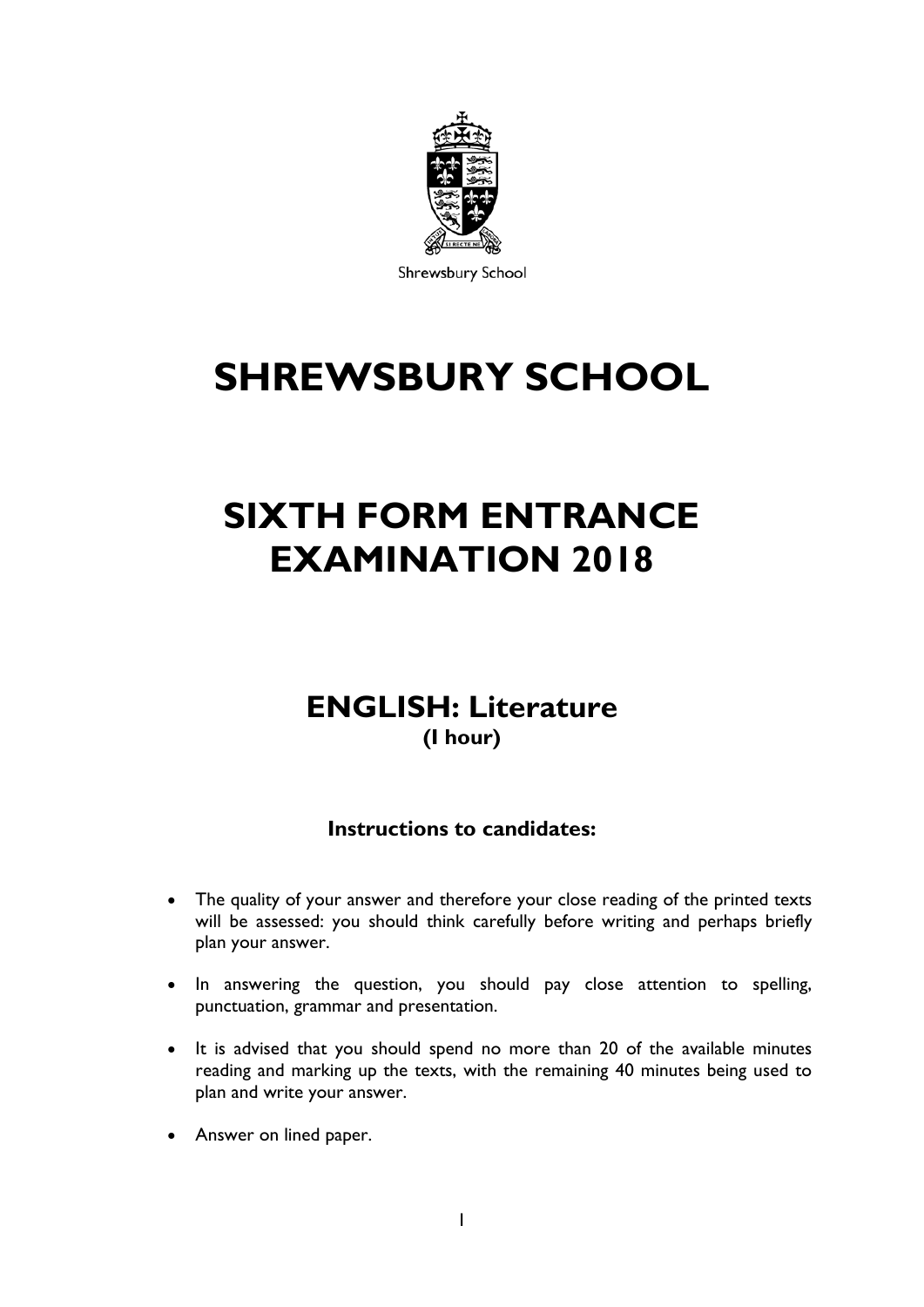**READ CAREFULLY** the two poems attached overleaf on page three: *The School in August* by Philip Larkin, and *Thug.*

Then answer the following **QUESTION:**

### **ESSAY: Compare the ways in which the poets vividly portray the experience of education in these two poems.**

In answering the question you should pay particular attention to:

- Your personal reaction to the poems;
- The language and images that are used;
- The way the poems are structured;
- The tone of the poems;
- The message you think the poets are trying to convey.

Try to write as much as you can in the time allowed.

[30 marks]